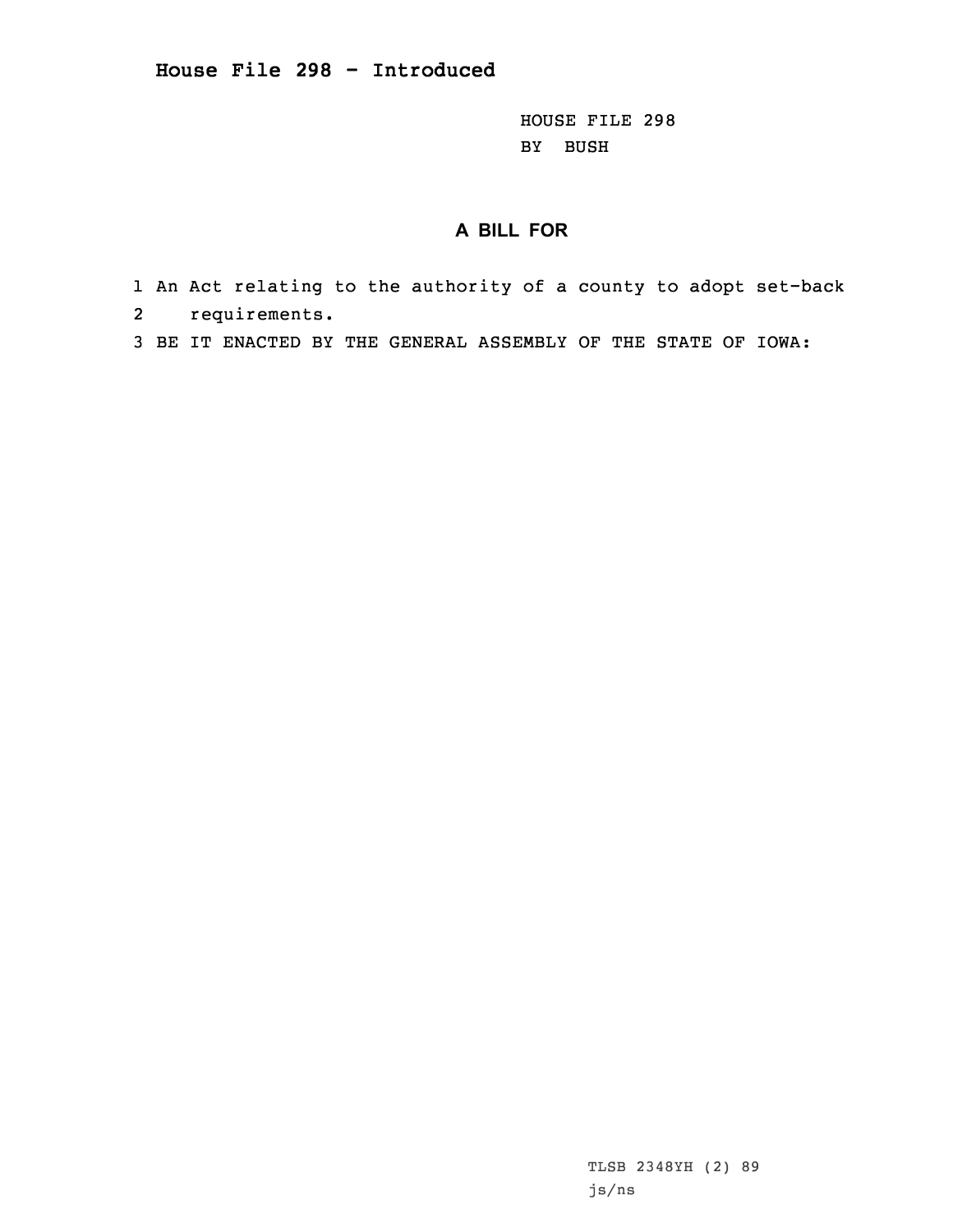1 Section 1. Section 335.2, subsection 1, Code 2021, is 2 amended to read as follows:

 1. Except to the extent required to implement section 335.27 or as provided in section 335.3, subsection 1, paragraph *"b"*, no ordinance adopted under this [chapter](https://www.legis.iowa.gov/docs/code/2021/335.pdf) applies to land, farm houses, farm barns, farm outbuildings, or other buildings or structures that are primarily adapted, by reason of nature and area, for use for agricultural purposes, while so used. However, the ordinances may apply to any structure, building, dam, obstruction, deposit, or excavation in or on the floodplains of any river or stream.

12 Sec. 2. Section 335.3, subsection 1, Code 2021, is amended 13 to read as follows:

14 1. *a.* Subject to [section](https://www.legis.iowa.gov/docs/code/2021/335.2.pdf) 335.2, the board of supervisors may by ordinance regulate and restrict the height, number of structures, and size of buildings and other structures, the percentage of lot that may be occupied, the size of yards, courts, and other open spaces, the density of population, 19 and the location and use of buildings, structures, and land for trade, industry, residence, or other purposes, and may regulate, restrict, and prohibit the use for residential purposes of tents, trailers, and portable or potentially portable structures. However, such powers shall be exercised only with reference to land and structures located within the county but lying outside of the corporate limits of any city. *b.* Pursuant to paragraph *"a"*, the board of supervisors may adopt an ordinance that establishes <sup>a</sup> building or structure set-back requirement of up to seventy-five feet from <sup>a</sup> public right-of-way regardless of the use of any affected property. EXPLANATION

31 **The inclusion of this explanation does not constitute agreement with** <sup>32</sup> **the explanation's substance by the members of the general assembly.**

33 This bill relates to the authority of <sup>a</sup> county to adopt 34 set-back requirements.

35 Under current law, <sup>a</sup> county board of supervisors may by

-1-

LSB 2348YH (2) 89  $js/ns$   $1/2$